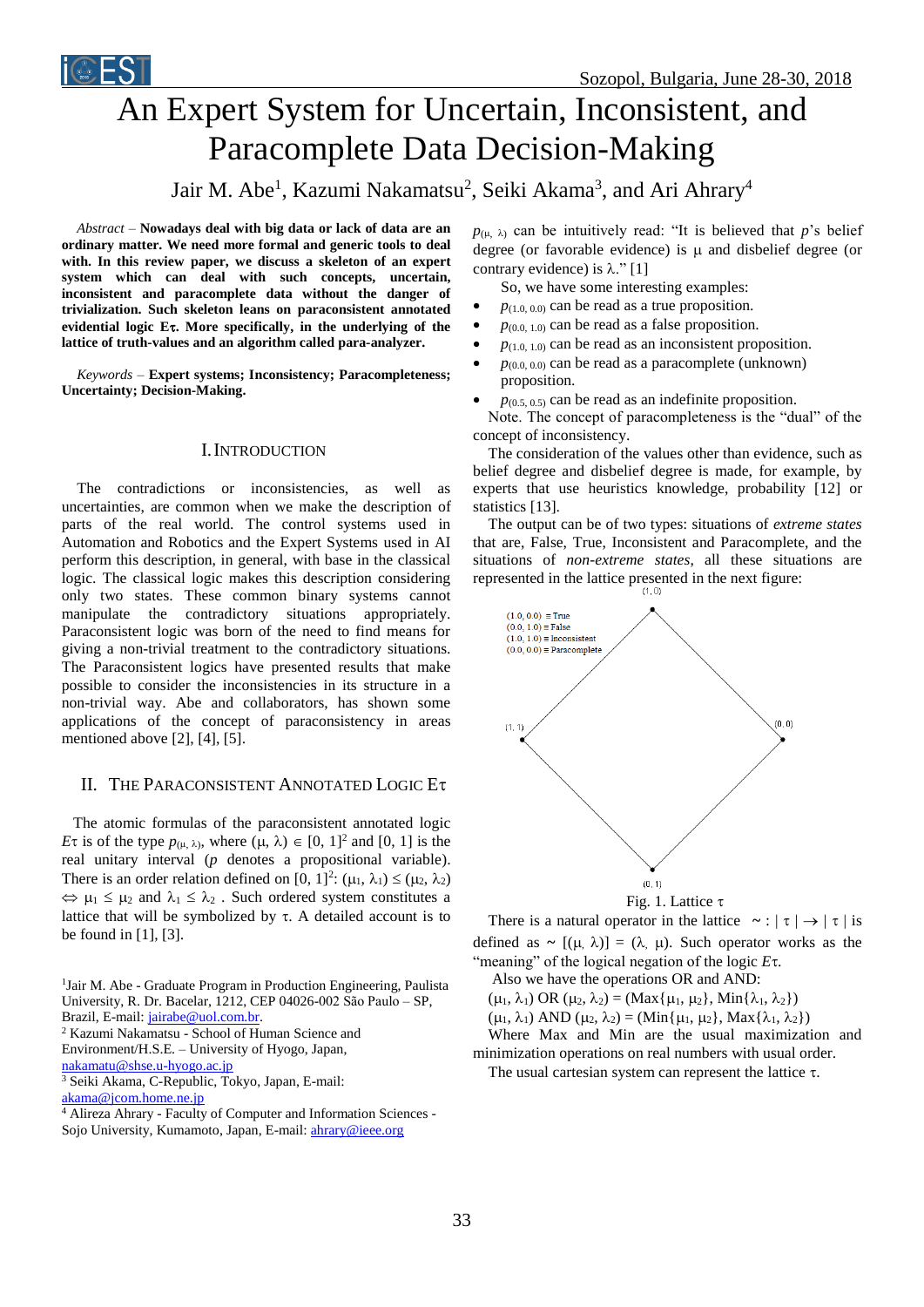



Fig. 2. Segments Perfectly Defined and Undefined

We can consider several important segments: Segment *DB* - segment perfectly defined:  $\mu + \lambda - 1 = 0$ Segment *AC* - segment perfectly undefined:  $\mu - \lambda = 0$ Segment *DB* - segment perfectly defined:  $\mu + \lambda - 1 = 0$ Segment *AC* - segment perfectly undefined:  $\mu - \lambda = 0$ Uncertainty Degree:  $G_{un}(\mu, \lambda) = \mu + \lambda - 1$ ; Certainty Degree:  $G_{ce}(\mu, \lambda) = \mu - \lambda$ ;

To fix ideas, with the uncertainty and certainty degrees we can get the following 12 regions of output: *extreme states* that are, False, True, Inconsistent and Paracomplete, and *nonextreme states*. All the states are represented in the lattice of the next figure: such lattice  $\tau$  can be represented by the usual Cartesian system (Figure 4).

These states can be described with the values of the certainty degree and uncertainty degree using suitable equations. In this work, we have chosen the resolution 12 (number of the regions considered according to the Figure 1), but the resolution is entirely dependent on the precision of the analysis required in the output, and it can be externally adapted according to the applications.

So, such limit values called Control Values are:

 $V_{\text{circ}}$  = maximum value of uncertainty control =  $C_3$  $V_{\text{cve}}$  = maximum value of certainty control =  $C_1$  $V_{\text{cpa}}$  = minimum value of uncertainty control =  $C_4$  $V_{\text{cfa}}$  = minimum value of certainty control =  $C_2$ In this paper we have used:  $C_1 = C_3 = \frac{1}{2}$  and  $C_2 = C_4 = -\frac{1}{2}$ .



Fig. 3. Representation of the certainty degrees and uncertainty degrees.

With the values in the lattice, some regions can be considered in the unitary square of the Cartesian plan that will define the *outputs resulting states*.

These states can be described with the values of the certainty degree and contradiction degree using the equations.

In this work, we have chosen the resolution 12 (number of the regions (states) considered according to in Figure 4), but the resolution is entirely dependent on the precision of the analysis required in the output. Also, the resolution (states) can be easily modified according to each application and accuracy requested.

TABLE I EXTREME AND NON-EXTREME STATES

| <b>Extreme States</b>               | Symbol                  |
|-------------------------------------|-------------------------|
| True                                |                         |
| False                               | F                       |
| Inconsistent                        | т                       |
| Paracomplete                        |                         |
| <b>Non-extreme states</b>           | <b>Symbol</b>           |
| Quasi-true tending to Inconsistent  | $OV \rightarrow T$      |
| Quasi-true tending to Paracomplete  | $O V \rightarrow \perp$ |
| Quasi-false tending to Inconsistent | $QF \rightarrow T$      |
| Quasi-false tending to Paracomplete | $OF\rightarrow \perp$   |
| Quasi-inconsistent tending to True  | $OT\rightarrow V$       |
| Quasi-inconsistent tending to False | $OT\rightarrow F$       |
| Quasi-paracomplete tending to True  | O⊥→V                    |
| Quasi-paracomplete tending to False | .→F                     |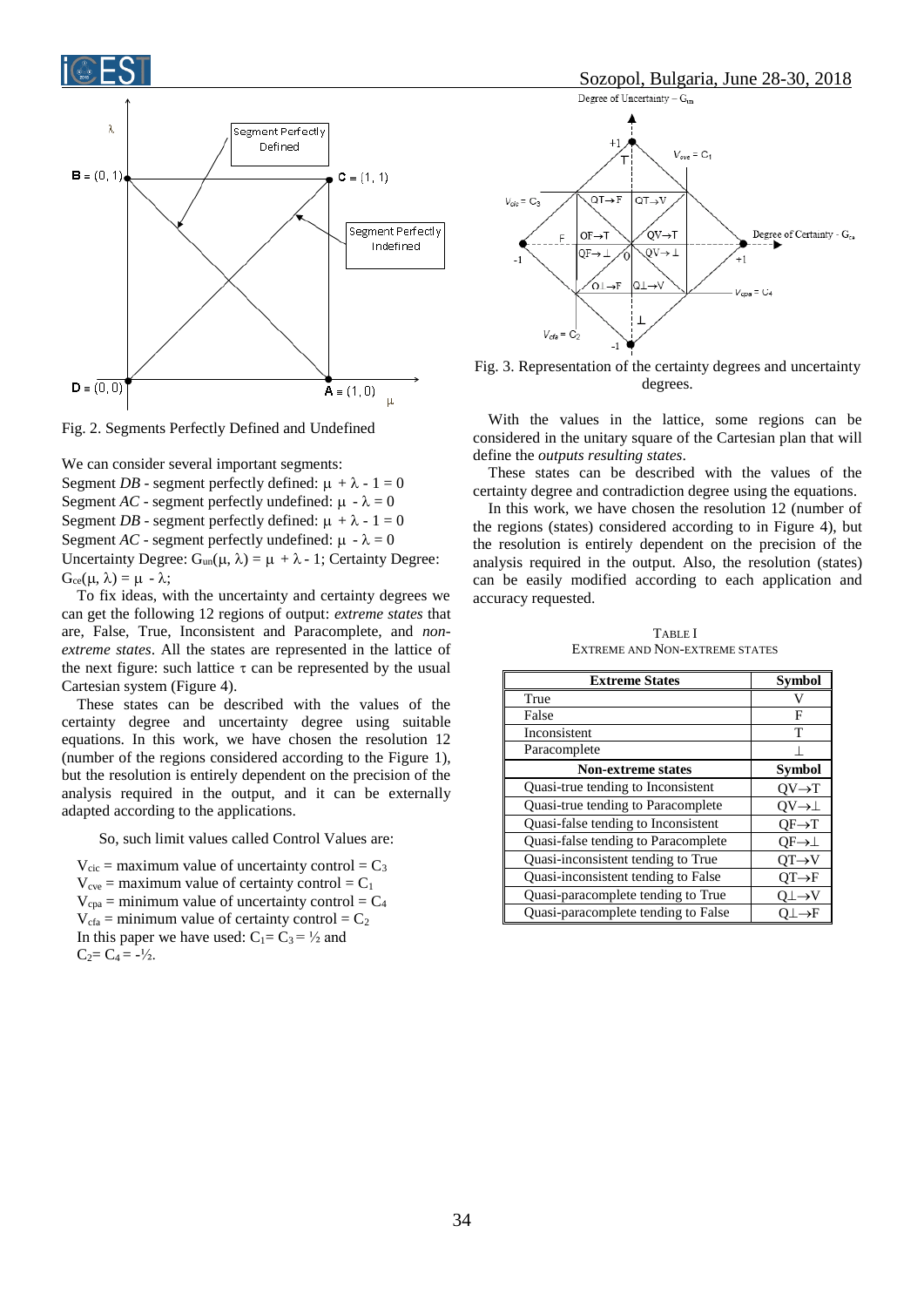

Fig. 4. Representation of the *extreme* and *non-extreme* state's regions

To make easier the recognition of each region, each one received a denomination in agreement with its proximity to the extreme states points of the lattice.

The algorithm that expresses the calculations of the inputs  $\mu$  and  $\lambda$  is:

### III. ALGORITHM PARA-ANALYZER

In what follows, we present the algorithm para-analyzer [10]. The primary concern in any analysis is to know how to measure or to determine the certainty degree regarding a proposition if it is False or True. Therefore, for this, we take into account only the certainty degree  $G_{ce}$ . The uncertainty degree Gun indicates the measure of the inconsistency or paracompleteness. If the certainty degree is low or the uncertainty degree is high, it generates an indefinite.

The resulting certainty degree  $G_{ce}$  is obtained as follows: If:  $V_{cfa} \le G_{un} \le V_{cve}$  or  $V_{cic} \le G_{un} \le V_{cpa} \Rightarrow G_{ce} =$ Indefinite

For:  $V_{cpa} \leq G_{un} \leq V_{circ}$ 

If:  $G_{un} \le V_{cfa} \Rightarrow G_{ce}$  = False with degree  $G_{un}$  $V_{\text{circ}} \le G_{\text{un}} \implies G_{\text{ce}} = \text{True with degree } G_{\text{un}}$ 

The algorithm Para-analyzer is as follows:

```
*/ Definitions of the values */ 
   Max_{\text{vcc}} = C_1 */ maximum value of
certainty Control*/ 
   Max_{\text{vctc}} = C_3 */ maximum value of
uncertainty control*/ 
   Min_{\text{vcc}} = C_2 */ minimum value of
certainty Control */ 
   Min_{\text{vctc}} = C_4 \times / \text{minimum value of}uncertainty control*/
   */ Input Variables */
   \muλ
```
Sozopol, Bulgaria, June 28-30, 2018

```
*/ Output Variables */
    digital output = S1 
    Analogical output = S2a 
    Analogical output = S2b 
    * / Mathematical expressions * / 
    being:
    0 \leq \mu \leq 1 and 0 \leq \lambda \leq 1G_{un}(\mu; \lambda) = \mu + \lambda - 1;G_{ce}(\mu; \lambda) = \mu - \lambda* / determination of the extreme 
states * /
    if G_{ce}(\mu; \lambda) \geq C_1 then S_1 = Vif G_{ce}(\mu; \lambda) \geq C_2 then S_1 = Tif G_{un}(\mu; \lambda) \geq C_3 then S_1 = Fif G_{un}(\mu; \lambda) \leq C_4 then S_1 = \perp*/ determination of the non-extreme 
states * /
    for 0 \le G_{ce} < C_1 and 0 \le G_{un} < C_2if G_{ce} \geq G_{un} then S_1 = QV \rightarrow Telse S_1 = \overline{OT} \rightarrow Vfor 0 \leq G_{ce} < C_1 and C_4 < G_{un} \leq 0if G_{ce} \geq | G_{un} | then S_1 = QV \rightarrow \perpelse S_1 = 0 \perp \rightarrow Vfor C_3 < G_{ce} \leq 0 and C_4 < G_{un} \leq 0if |G_{ce}| \ge |G_{un}| then S_1 = QF \rightarrow \perpelse S_1 = Q \perp \rightarrow Ffor C_3 < G_{ce} \leq 0 and 0 \leq G_{un} < C_2If |G_{ce}| \geq G_{un} then S_1 = QF \rightarrow Telse S_1 = QT \rightarrow FG_{\text{ct}} = S_{2a}G_{ce} = S_2*/ END */
```
In this way, contradictory, paracomplete, and uncertainty information can be treated in a close approach to the reality, through combinations of evidence.

The external adjust permitted in the defined regions of the unitary square of degrees, make the applications of the "Paraanalyzer" more natural and more faithful when in the elaboration of control systems for Automation areas, Artificial Intelligence, and Robotics. The Para-analyzer also allows optimization and offers good controllability of operations, including crucial situations of the real world. The visualization through the Hasse's diagram of the lattice, with the axis of values of certainty degrees and the contradiction degrees, gives a more realistic vision of the situations through sensor information of the environment at any moment, portraying several conditions more entirely and faithfully. Therefore, the fundamental importance of the algorithm presented is to show that the Paraconsistent logic is applicable in real systems.

Some examples of applications are in Expert Systems, Neural Networks, Robotics and Artificial Intelligence [2], [8].

# IV. APPLICATION TO INCREASE INDUSTRIAL EQUIPMENT AVAILABILITY THROUGH MAINTENANCE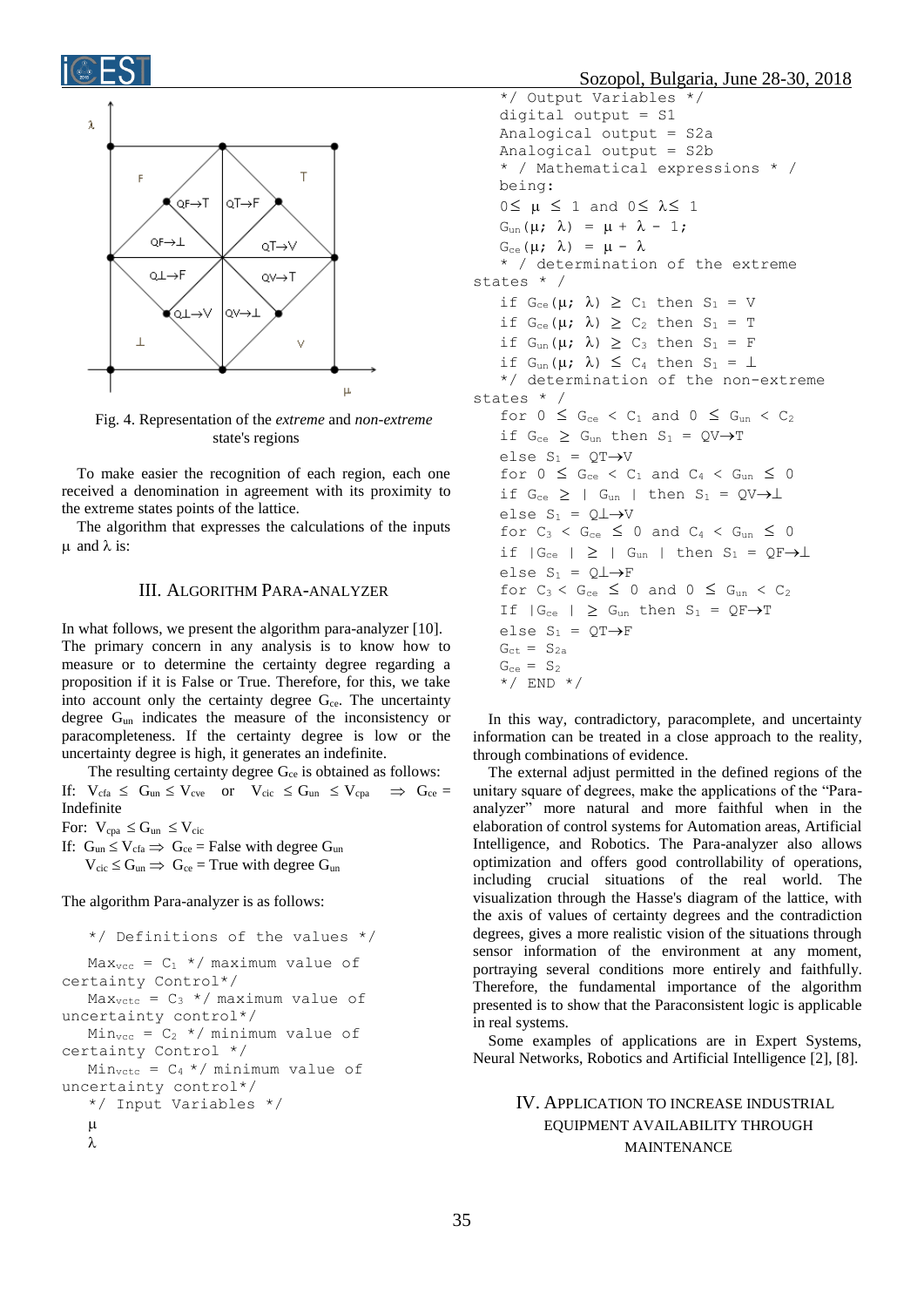

Industrial equipment needs a permanent availability through conservation. Information about the material is captured by many devices such as sensors, visual cameras, etc. Such information almost always contains uncertainties and conflicts. We show how the Para-analyzer can be useful to increase equipment availability through maintenance.

Suppose that three experts are making the maintenance of some equipment. The chief engineer receives an amount of information, each of them is a proposition with a certainty degree and uncertainty degree (or if it is the case, favorable evidence and contrary evidence degrees): for instance, last maintenance, past recordings, etc.

The information, whatever they come, can have agreements, disagreements or even uncertainties. The Paraanalyser proposed can perform paraconsistent reasoning that will analyze each evidence for the favorable and contrary evidence. A suggested form for this implementation is the use of a maximization analysis with the connective OR and minimization with the connective AND among the three experts' information. The figure 5 display this implementation.



Fig. 5. Symbolic net of the information given by three experts.

The next table II displays the net with more details, where it stands out the action Para-analyzer in the information brought by the three experts.

| E1 | E2 | OR E3 |   |   | AND RESULTING STATE |
|----|----|-------|---|---|---------------------|
|    |    |       |   |   |                     |
|    |    |       |   |   | R                   |
|    | F  |       | F | F | $\subset$           |
|    |    |       |   |   |                     |
|    |    |       |   |   | E                   |
|    |    |       |   |   |                     |
| V  | F  |       | F | F | G                   |

TABLE II RESULTING ANALYSIS BY THE THREE EXPERTS

Sozopol, Bulgaria, June 28-30, 2018

| ~~~~<br>$\ddotsc$<br>٣ |   |              |   |                |   |
|------------------------|---|--------------|---|----------------|---|
| $\overline{V}$         |   | $\mathbf{V}$ |   |                | Н |
| F                      |   |              |   |                | T |
| F                      | v |              | V | $\overline{V}$ | T |
| F                      | F | F            | F | F              | K |
| $\mathbf F$            |   | F            |   |                | L |
|                        |   |              |   |                | M |
|                        | v | V            | V | V              | N |
|                        | F | F            | F | F              | O |
|                        |   |              |   |                | P |
|                        |   |              |   |                |   |

| $E1 =$ Expert 1 | $OR = maximumization$  |
|-----------------|------------------------|
| $E2 =$ Expert 2 | $AND = minimumization$ |
| $E3 =$ Expert 3 |                        |

Description of each resulting State of the table:

-

State A - All the three experts are presenting inconsistent values. Therefore the system should go back requesting new information.

State B - Two of the three experts are presenting true values. Therefore the system concludes that the proposition is true.

State C - Two of the three experts are presenting false values. Therefore the system concludes that the proposition is false.

State D - Two of the three experts are presenting indefinite values. Therefore the system should go back requesting more information for the two experts that present amount of insufficient data.

State E - Two of the three experts are presenting inconsistent values. Therefore the system should come back requesting new information for the two experts that present contradictions.

State F - All the three experts are presenting true values. Therefore the system concludes that the proposition is true.

State G - Two of the three experts are presenting false values. Therefore the system concludes that the proposition is false.

State H - Two of the three experts are presenting indefinite values. Therefore the system should come back requesting more information for the two experts that present amount of insufficient data.

State I - Two of the three experts are presenting inconsistent values. Therefore the system should go back requesting new information for the two experts that present contradictions.

State J - All the three experts are presenting true values. Therefore the system concludes that the proposition is true.

State K - Two of the three experts are presenting false values. Therefore the system concludes that the proposition is false.

State L - Two of the three experts are presenting indefinite values. Therefore the system should come back requesting more information for the two experts that present amount insufficient of information.

State M - A specialist is presenting indefinite values and the other ones two they are presenting inconsistent values. Therefore the system should come back requesting more